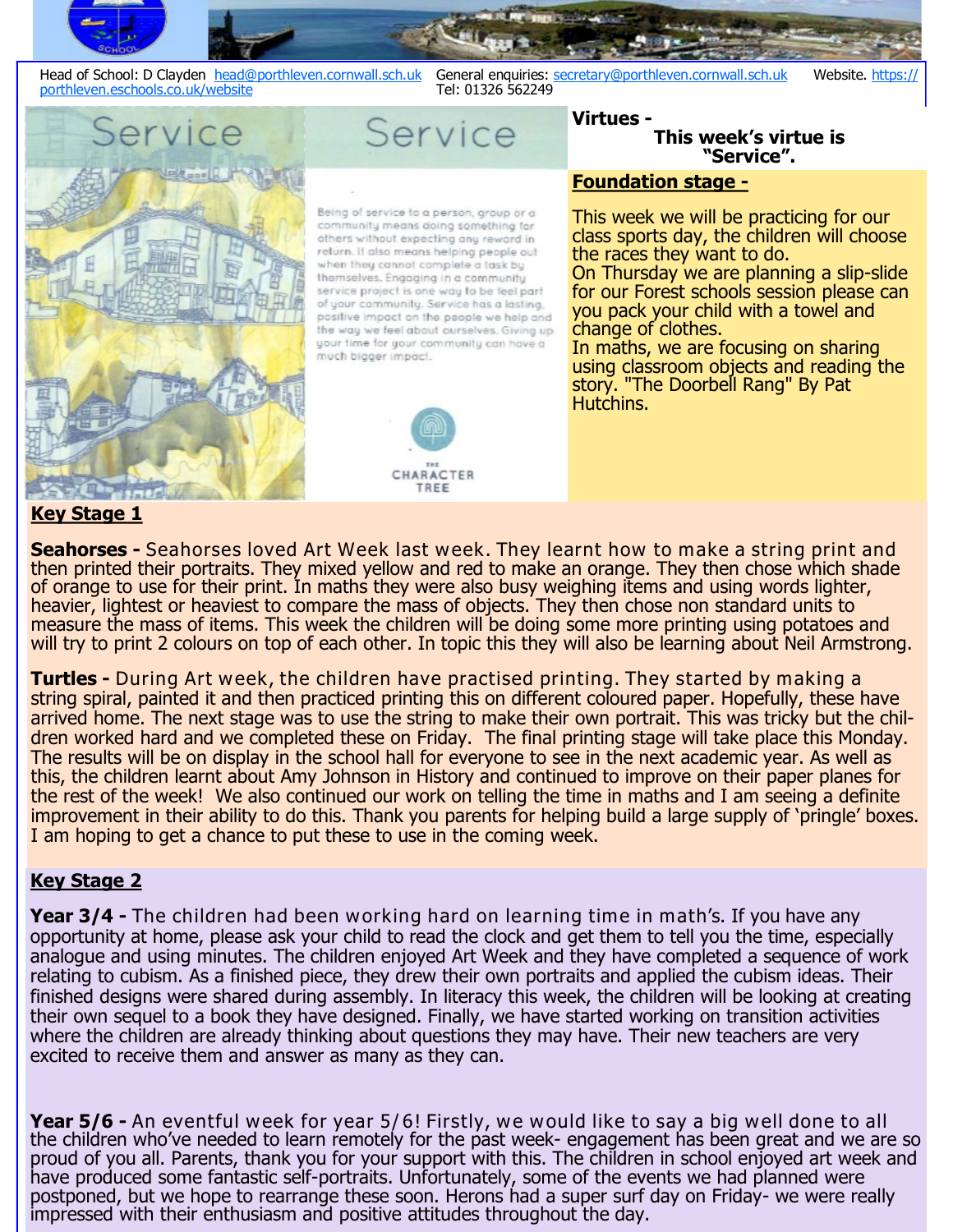

Head of School: D Clayden head@porthleven.cornwall.sch.uk General enquiries: secretary@porthleven.cornwall.sch.uk<br>Website, https://porthleven.eschools.co.uk/website<br>Tel: 01326 562249 Website. <https://porthleven.eschools.co.uk/website>

**COVID Self-Isolation & Testing Information -** It is vitally important that guidelines are followed when it comes to COVID symptoms and isolation. Please see the GOV website for current guidelines: [https://www.gov.uk/](https://www.gov.uk/get-coronavirus-test) get-[coronavirus](https://www.gov.uk/get-coronavirus-test)-test

If a member of your household has ANY of the listed symptoms then the whole household MUST isolate immediately and a PCR test must be booked for the symptomatic person. Children cannot attend school until a negative result is received. You should also inform the school if you know that your child has been in close contact with someone who has tested positive for COVID-19.

You can be a contact any time from 2 days before the person who tested positive developed their symptoms (or, if they did not have any symptoms, from 2 days before the date their positive test was taken), and up to 10 days after, as this is when they can pass the infection on to others.

#### **A close contact is defined as:**

 anyone who lives in the same household as another person who has COVID-19 symptoms or has tested positive for COVID-19

- anyone who has had any of the following types of contact with someone who has tested positive for COVID-19:
- face-to-face contact including being coughed on or having a face-to-face conversation within one metre
- been within one metre for one minute or longer without face-to-face contact
- been within 2 metres of someone for more than 15 minutes (either as a one-off contact, or added up together over one day)
- A person may also be a close contact if they have travelled in the same vehicle or plane as a case.

**Upcoming IPM (Individual Provision Map) Meetings -** Please note that all IPM meetings with Mrs Broome will be **online** and not face-to-face in school.

| <b>Class</b> | <b>Surf Day Date</b> | <b>Turtles/Swordfish Surf Days- Praa Sands Beach - £10 per child -</b><br>payment via ParentPay - Payments/Letters are due the day before                                                                                                                  |
|--------------|----------------------|------------------------------------------------------------------------------------------------------------------------------------------------------------------------------------------------------------------------------------------------------------|
| Swordfish    | Friday 9th July      | $\frac{1}{2}$ vour child's designated surf day. Children will need to be dropped to Praa<br>Sands Beach from 9am and picked up at 3pm. Children will need to bring a<br>packed lunch, towel and wetsuit (easier to wear this to the beach if possible - if |
| Turtles      | Friday 16th July     |                                                                                                                                                                                                                                                            |
|              |                      | they do not own one then Global Boarders can provide one).                                                                                                                                                                                                 |

Children who do not wish to attend the surf day will be taught in school as normal with any other children in their bubble who aren't going.

**Sports Day - Monday 12th July 2021 -** We w ill be holding Sports Day this year but with a slight difference to incorporate the need for class bubbles. Please can all children wear their PE kit into school on this day and make sure they bring their water bottle. Sadly we cannot invite parents in to watch this year due to current Covid-19 guidelines.

**KS2 Chartwells Pasty Pre-Order - Sports Day -** Chartwells will be offering steak or cheese pasties/ sausage roll/ ham or cheese sandwich for sports day at £2.34 per child - these **MUST** be pre-ordered as we will not be able to provide them without. Please call the school office to pre-order on 01326 56249. Pre-Orders must be in by no later than **Thursday 8th July 2021.**

**UPDATE - Year 6 Leavers** - With the increase in local covid numbers and the closure of two class bubbles we have had to make the tough decision to review our plans for year 6 leavers. We have cancelled our trip to Flambards on Thursday 15th July and we will no longer have children to sleepover on the school field. We will still be having a BBQ with fun and games on the Thursday evening starting at 5pm and finishing at 9pm. We will still be going to Elemental in Swanpool on Friday 16th July as planned too. Refunds should now have been processed to parents for the transport cost and admission price of Flambards (should your child not have a season pass). We will be holding a whole school outdoor leavers assembly for the children on Wednesday 21st July - we will be unable to invite parents into school for this but will stream a live link to enable them to watch it. If you have any questions please contact us on 01326 562249.

**CANCELLED THIS WEEK - TUESDAY 6TH JULY - Outdoor Toddler Group - Limited spaces - Every Tuesday - 1:20-2:20pm - £1 per family - Booking essential - Please contact the school office to book your space -** Forest school activities, snack provided for children. Children will need to wear old clothes and bring coats. Parents will need to bring their own hot drinks if they'd like one. If you have older children to pick up at the end of the school day then please feel free to stay and play in our Sensory Garden until pick up time.

**Year 3/4 (Current Year 2 &3) BF Adventure Camp - Monday 20th to Wednesday 22nd September - All payments via ParentPay -** Thank you for all of the deposits we have received. The remaining balance will need to be settled by **Monday 13th September 2021** and payments can now be made via ParentPay. Any questions please contact the school office on 01326 562249.